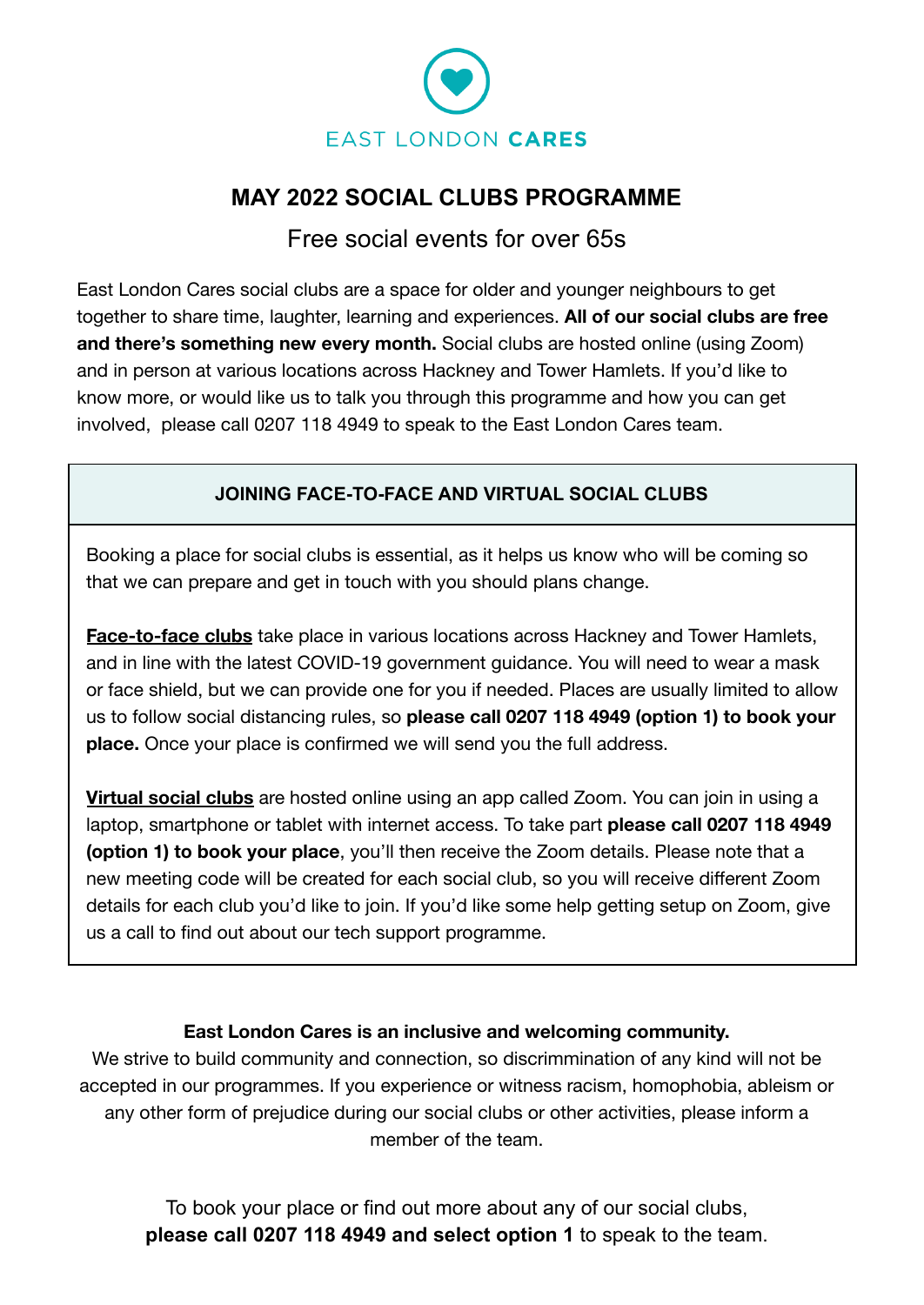# **COMING UP IN MAY**

#### **Wednesday 4th May, 12-1pm: Start your month right Virtual social club (online via Zoom)**

Before we all get stuck in the busy day-to-day activities of the month ahead, let's take a moment to pause, reflect and re-strengthen so we can be our best selves. Join your east London neighbours to put some time aside for yourself. In this hour we'll look back at the month gone, and then look at the month ahead and how we want to experience it. What have we learnt? What can we celebrate? What would we like to do more, or less, of?

**Thursday 5th May, 12-1pm: Qigong with Darcy Virtual social club (online via Zoom)**

East London Cares' neighbour, Darcy, is back again to guide us through some gentle exercises through the ancient Chinese art of Qigong. Join your East London Cares neighbours as we coordinate body and mind through gentle movements which are easy to follow from either a standing or seated position.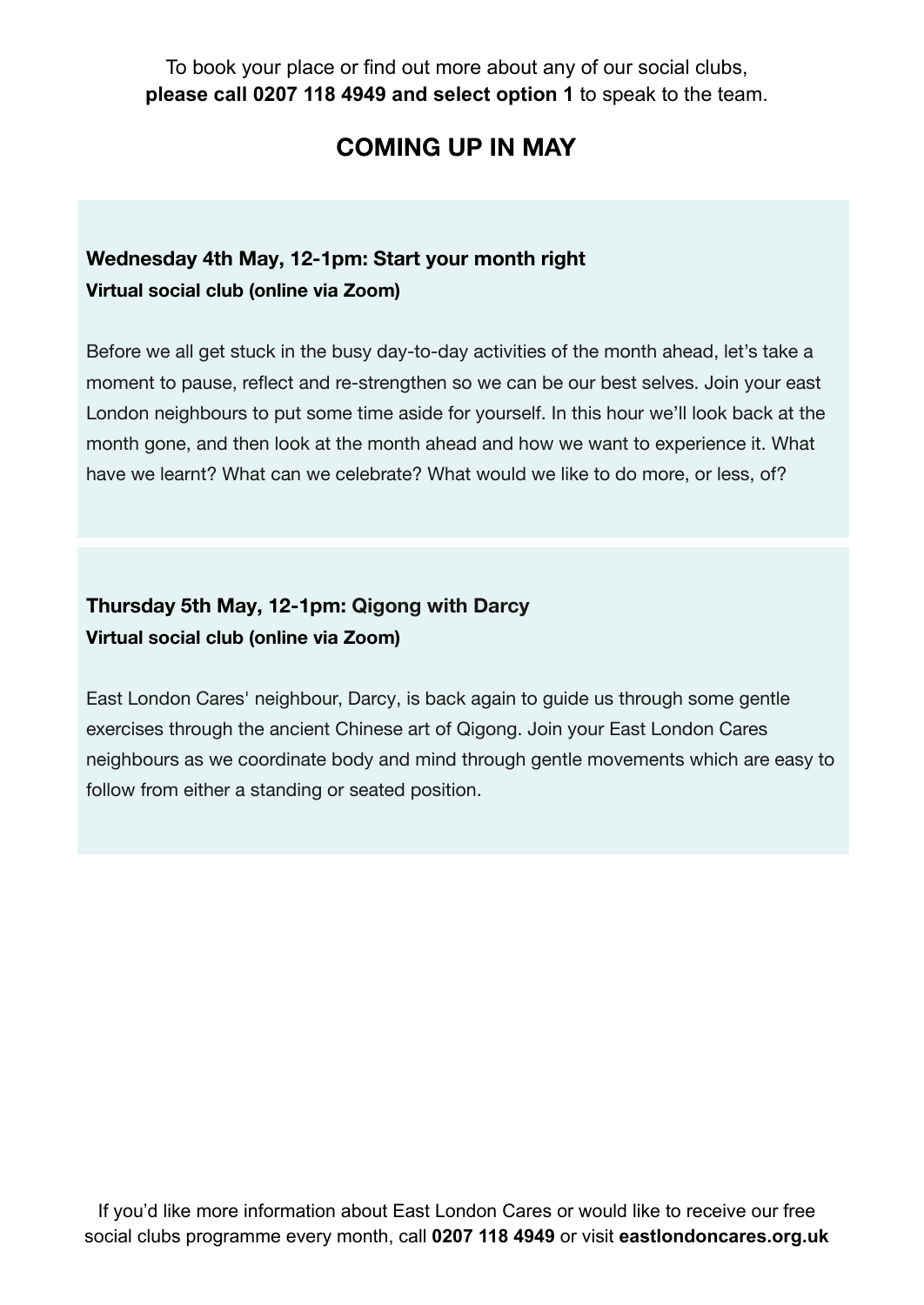#### **Saturday 7th May, 2.30-4pm: Saturday shimmy - Indian dance with Priyanka Face-to-face social club (Bethnal Green)**

Social clubs coordinator Priyanka will be taking you through this Indian dance class, sharing her skills and knowledge with you and your neighbours. No previous experience needed, just come along and enjoy a Saturday afternoon dance and catch up whilst trying something new.

*Places are limited, so we will be operating a lucky dip booking system – please call to register your interest by 12pm on Tuesday 3rd May, we will confirm if you have a place on Wednesday 4th May. You can also text your interest to 07704338589 or email [priyanka.chauhan@eastlondoncares.org.uk.](mailto:priyanka.chauhan@eastlondoncares.org.uk)*

#### **Monday 9th May, 2-3.30pm: Walk in the park Face-to-face social club (Hackney Downs)**

Join your neighbours for a chance to stretch those legs, and have a refreshing walk around one of east London's parks. A great chance to get out of the house for catch-up, get some light exercise and enjoy the crisp Spring air.

*Places are limited, so we will be operating a lucky dip booking system – please call to register your interest by 12pm on Tuesday 3rd May, we will confirm if you have a place on Wednesday 4th May. You can also text your interest to 07704338589 or email [priyanka.chauhan@eastlondoncares.org.uk.](mailto:priyanka.chauhan@eastlondoncares.org.uk)*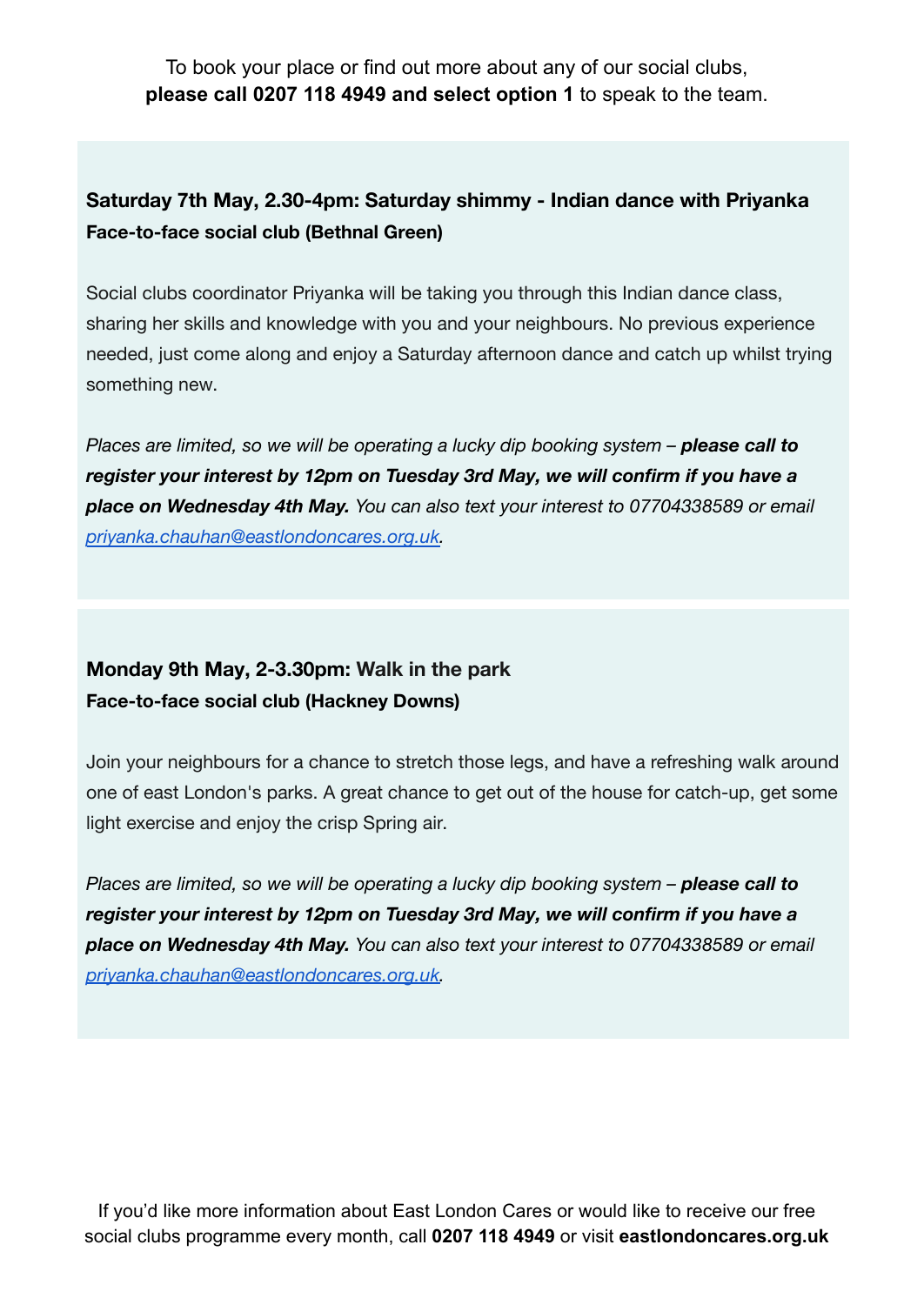#### **Wednesday 11th May, 6-7pm: Singing with IROKO Virtual social club (online via Zoom)**

Come and sing along to old time familiar tunes supported by Juwon Ogungbe, an all-round musician, singer, composer and instrumentalist. No singing experience needed, just your enthusiasm! It will be a chance to share good cheer and camaraderie through singing in a group.

### **Thursday 12th May, 11am-12.30pm: Coffee and catch up (morning) Face-to-face social club (Bethnal Green)**

Enjoy a coffee (or tea) and a chat with your east London neighbours at a local café for our monthly Coffee and catch up club. Come along and make new friends, or catch up with neighbours you've met at clubs before. We may be sat outside, so bring layers.

*Places are limited, so we will be operating a lucky dip booking system – please call to register your interest by 12pm on Friday 6th May, we will confirm if you have a place on Monday 9th May. You can also text your interest to 07704338589 or email [priyanka.chauhan@eastlondoncares.org.uk.](mailto:priyanka.chauhan@eastlondoncares.org.uk)*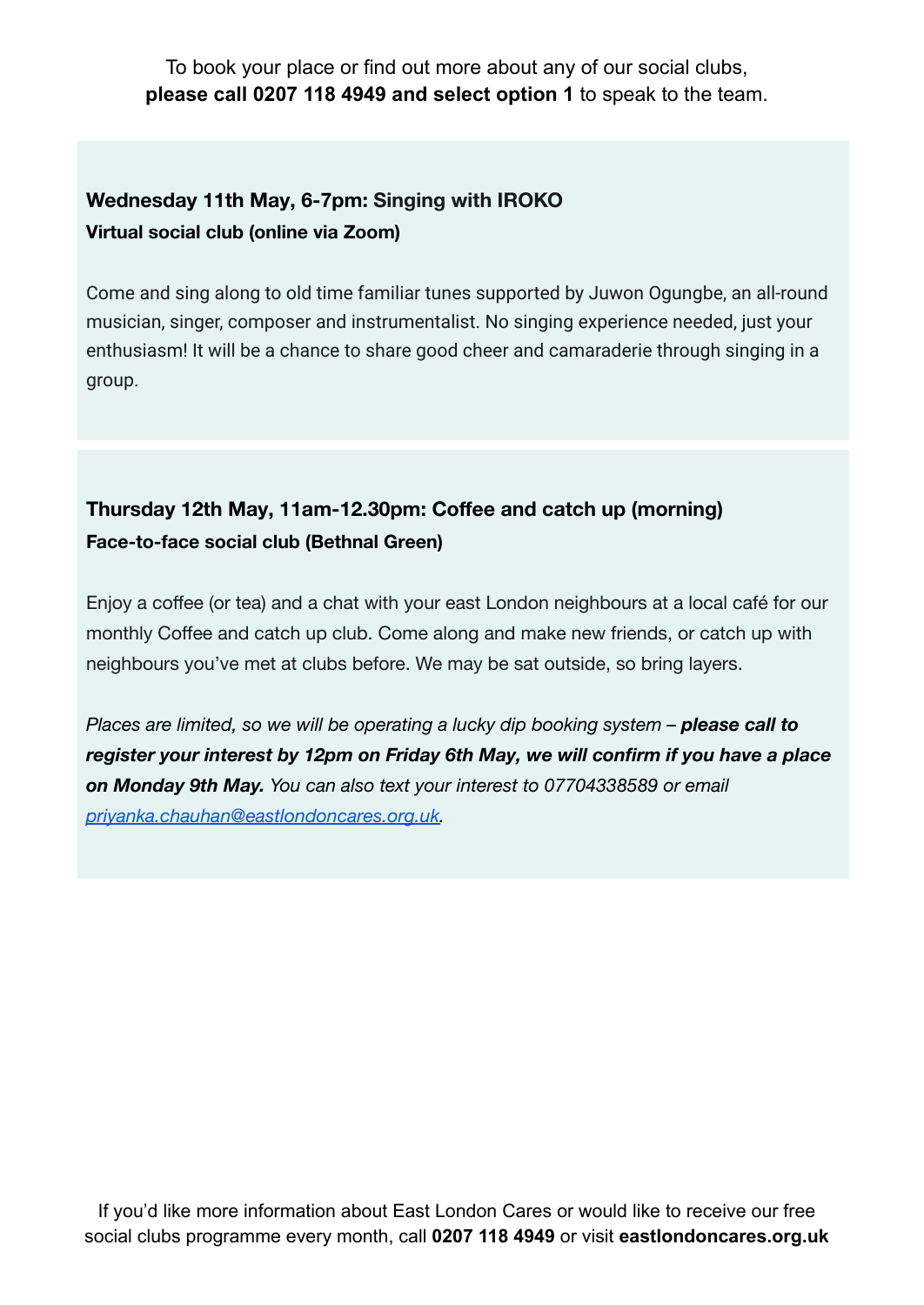#### **Wednesday 18th May, 3-4.30pm: Quiz club at Island House Face-to-face social club (Isle of Dogs)**

Quiz fans this one is for you! This club will be a mix of games and questions to get you thinking, moving, acting and more. Join in for a laugh and a chat with your neighbours, may the best team win!

*Places are limited, so we will be operating a lucky dip booking system – please call to register your interest by 12pm on Wednesday 11th May, we will confirm if you have a place on Thursday 12th May. You can also text your interest to 07704338589 or email [priyanka.chauhan@eastlondoncares.org.uk.](mailto:priyanka.chauhan@eastlondoncares.org.uk)*

### **Friday 20th May, 3-4.30pm: Help shape East London Cares Face-to-face social club (Bow, Roman Road)**

East London Cares is a wonderful community because of you, our neighbours, and this club is your chance to tell us what you'd like to see from Social Clubs. We'll be asking some prompt questions, so come along and share feedback, ideas, tell us about your hobbies and help us build a programme of events that we can all be proud of. And don't worry if this is your first Social Club, we'd still love to hear from you!

*Places are limited, so we will be operating a lucky dip booking system – please call to register your interest by 12pm on Friday 13th May, we will confirm if you have a place on Monday 16th May. You can also text your interest to 07704338589 or email [priyanka.chauhan@eastlondoncares.org.uk.](mailto:priyanka.chauhan@eastlondoncares.org.uk)*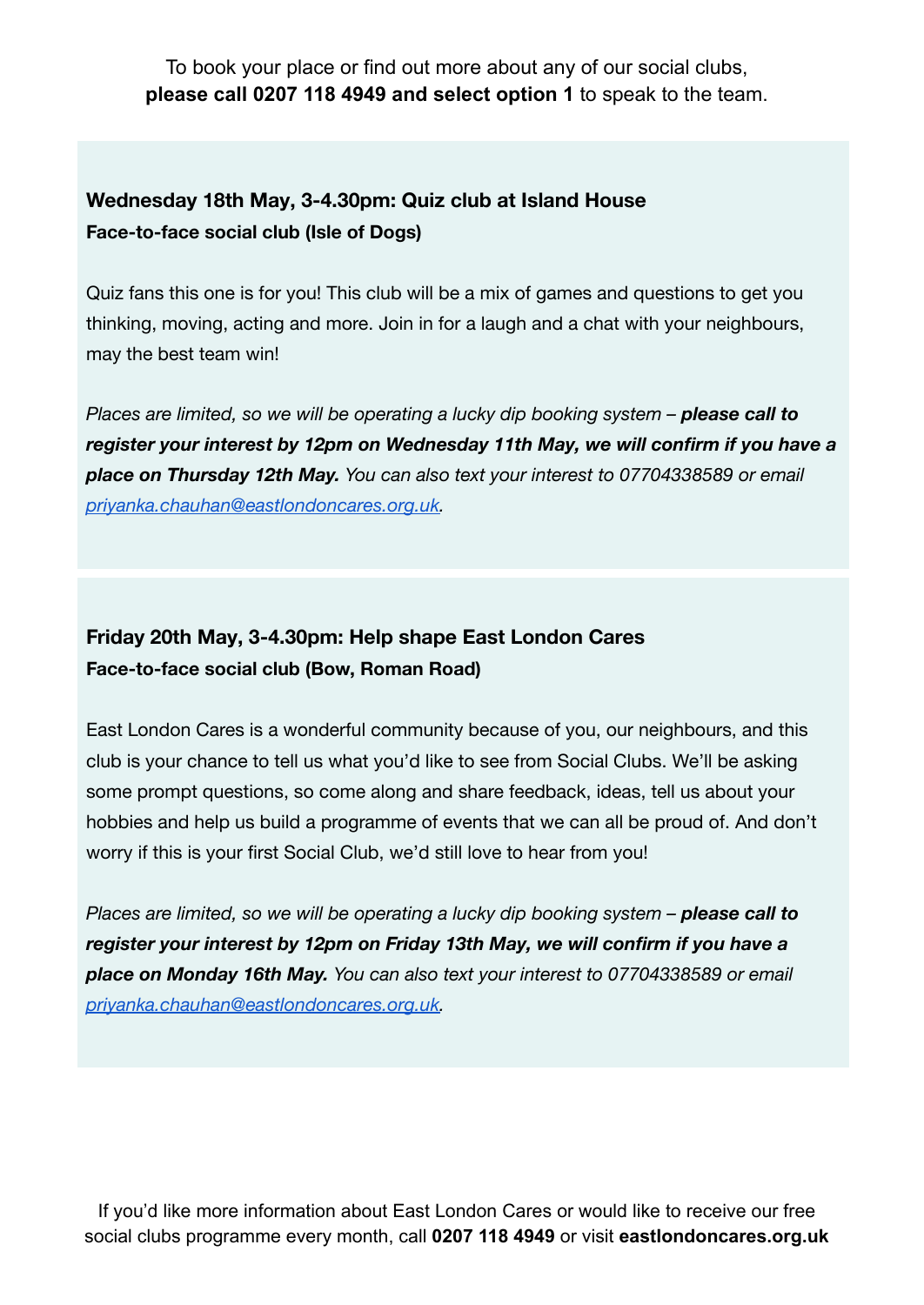#### **Saturday 21st May, 2-3pm: Wellbeing hour with Tim Virtual social club (online via Zoom)**

We welcome back lifestyle and wellbeing coach, Tim, to lead us through some meditation and relaxation. This club is the perfect opportunity to take some much needed timeout for mindfulness and connection with your East London Cares friends.

### **Monday 23rd May, 2.30-4pm: History walk at Tower Hamlets Cemetery Face-to-face social club (Mile End)**

Join Claire, Heritage Officer for the Friends of Tower Hamlets Cemetery Park for a guided walk exploring the history of Tower Hamlets Cemetery Park: now a historic closed cemetery, nature reserve and urban woodland. We'll meet some of the East End's more famous characters, find out more about Victorian death and burial and explore the changing nature of Tower Hamlets.

*Places are limited, so we will be operating a lucky dip booking system – please call to register your interest by 12pm on Tuesday 17th May, we will confirm if you have a place on Wednesday 18th May. You can also text your interest to 07704338589 or email [priyanka.chauhan@eastlondoncares.org.uk.](mailto:priyanka.chauhan@eastlondoncares.org.uk)*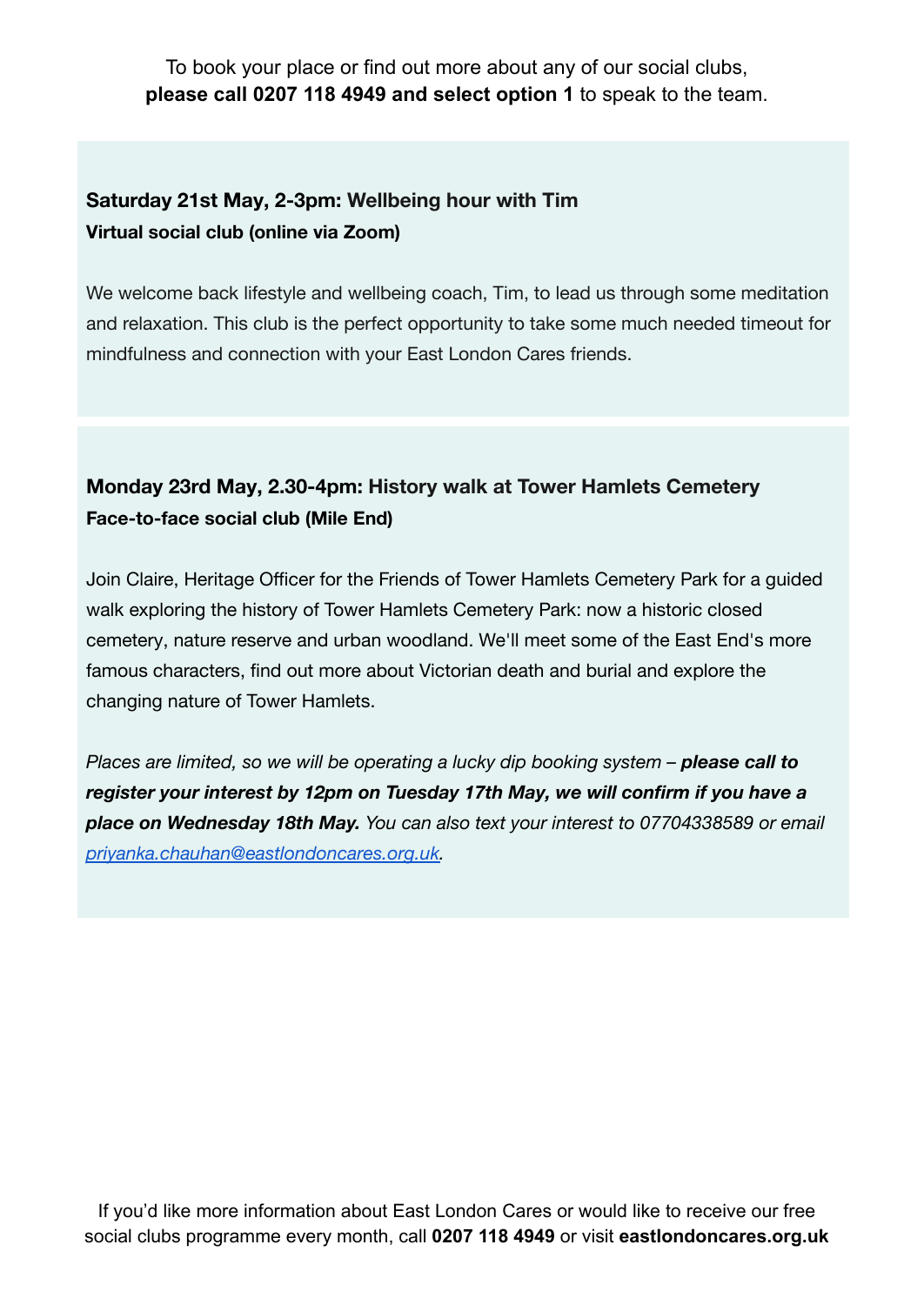### **Wednesday 25th May, 2-3.30pm: What the Tech Face-to-face social club (Hackney Downs)**

Would you like to improve your technology skills? Do you need support feeling more confident using your mobile or tablet to stay in touch with people online, or to find your way around using online zoom, maps and more? Then this technology social club is for you. Bring your mobile or tablet to strengthen your digital skills or learn new ones, while having a cuppa and a chat with new neighbours.

*Places are limited, so we will be operating a lucky dip booking system – please call to register your interest by 12pm on Tuesday 17th May, we will confirm if you have a place on Wednesday 18th May. You can also text your interest to 07704338589 or email [priyanka.chauhan@eastlondoncares.org.uk.](mailto:priyanka.chauhan@eastlondoncares.org.uk)*

## **Friday 27th May, 4-5.30pm: Board games & biscuits Face-to-face social club (Dalston)**

Join your neighbours at a local bar with a mix of board games to pick and play. Choose the games you would like to play from their selection and enjoy some laughs, some chat and some healthy competition. Bring your best (or worst!) board game skills and join us for an evening of gaming fun.

*Places are limited, so we will be operating a lucky dip booking system – please call to register your interest by 12pm on Monday 23rd May, we will confirm if you have a place on Tuesday 24th May. You can also text your interest to 07704338589 or email [priyanka.chauhan@eastlondoncares.org.uk.](mailto:priyanka.chauhan@eastlondoncares.org.uk)*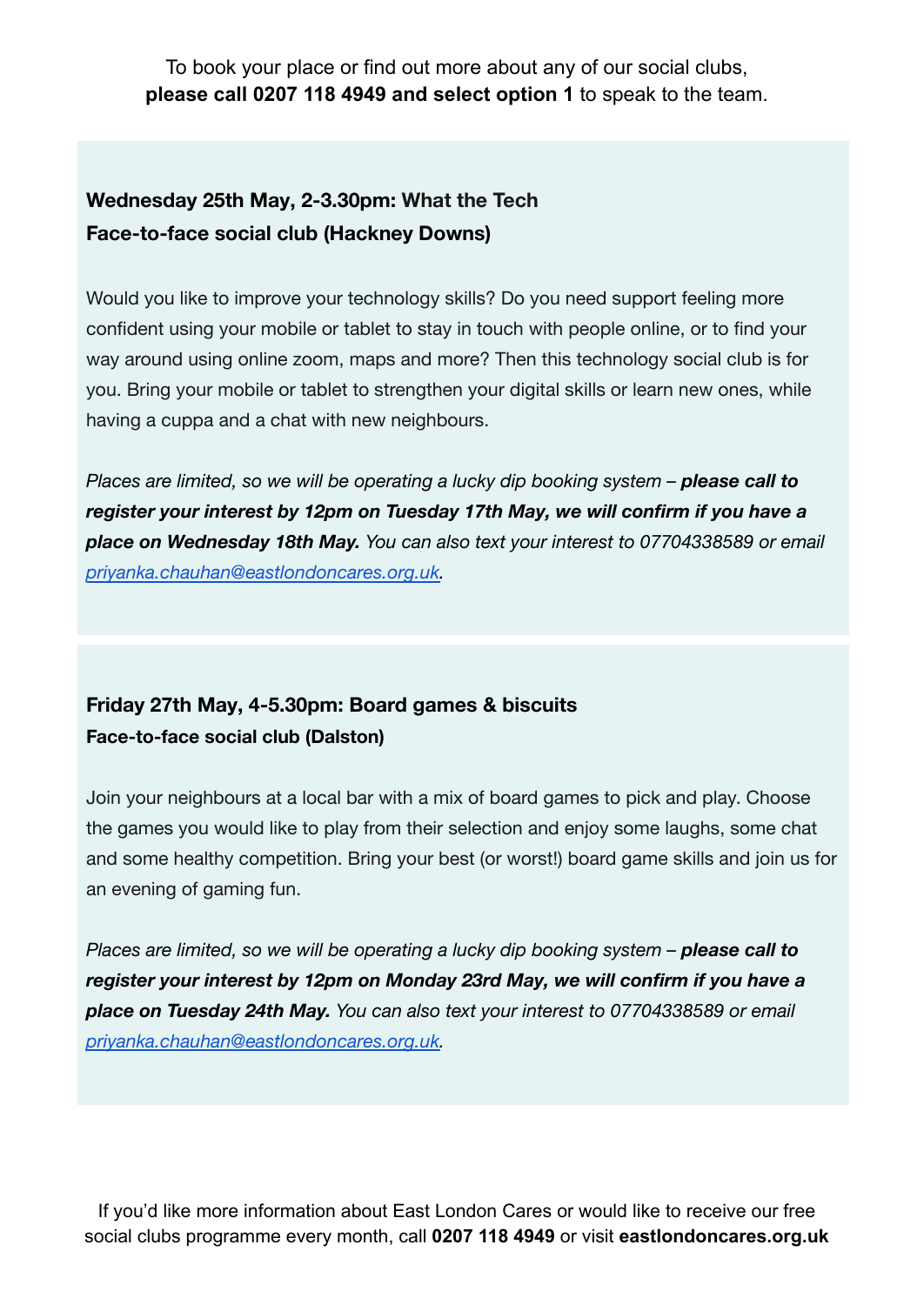#### **Monday 30th May, 3-4.30pm: Coffee & catch up (afternoon) Face-to-face social club (Bethnal Green)**

Enjoy a coffee (or tea) and a chat with your east London neighbours at a local café for our monthly Coffee and catch up club. Come along and make new friends, or catch up with neighbours you've met at clubs before. We may be sat outside, so bring layers in case you need them.

*Places are limited, so we will be operating a lucky dip booking system – please call to register your interest by 12pm on Monday 23rd May, we will confirm if you have a place on Tuesday 24th May. You can also text your interest to 07704338589 or email [priyanka.chauhan@eastlondoncares.org.uk.](mailto:priyanka.chauhan@eastlondoncares.org.uk)*